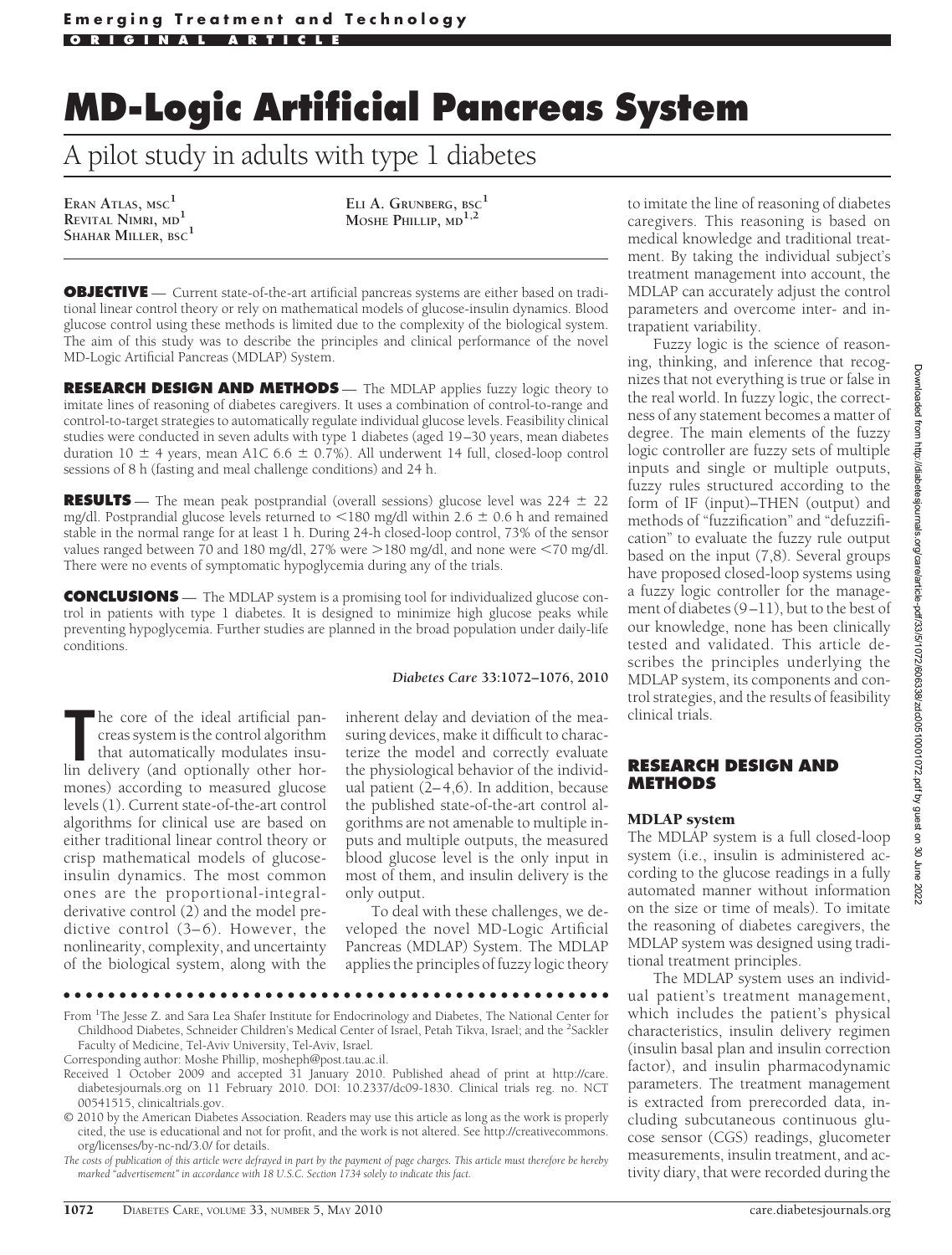# **Table 1—***Subject characteristics*

| Subject<br>no. | Age<br>(years) | Gender<br>(female/male) | BMI<br>$\text{(kg/m}^2)$ | AlC $(\%)$ | Disease<br>duration (years) | Means $\pm$ SD of<br>blood glucose level<br>$(mg/dl)^*$ | $IU \cdot kg^{-1}$ .<br>$day^{-1}$ |
|----------------|----------------|-------------------------|--------------------------|------------|-----------------------------|---------------------------------------------------------|------------------------------------|
|                | 30             | Female                  | 22.9                     | 5.9        | 19                          | $113 \pm 54$                                            | 0.72                               |
|                | 23             | Male                    | 21.2                     |            | 8                           | $120 \pm 35$                                            | 0.59                               |
| 3              | 22             | Female                  | 26.5                     | 6.2        | 8                           | $126 \pm 44$                                            | 0.63                               |
| $\overline{4}$ | 25             | Female                  | 22.4                     | 5.4        | 8                           | $151 \pm 66$                                            | 0.72                               |
| 5              | 23             | Male                    | 20.0                     | 7.1        | 14                          | $143 \pm 48$                                            | 0.72                               |
| 6              | 19             | Female                  | 19.5                     | 7.4        |                             | $137 \pm 49$                                            | 1.04                               |
|                | 25             | Female                  | 19.8                     | 7.1        | 10.5                        | $119 \pm 43$                                            | 1.08                               |

\*As measured at home by CGS.

patient's everyday regular therapy at home (i.e., home care).

The system applies a combination of two control strategies: control to range and control to target. The control-torange strategy is implemented in the control-to-range module (CRM), which aims at bringing the patient's glucose levels into the desired range. The CRM is a fuzzy logic controller that uses treatment rules that were phrased in collaboration with the medical staff. The declared goal of the rules was to keep the glucose levels stable within the 80–120 mg/dl range. The rules use four inputs that are calculated from CGS readings: past and future glucose trend as well as current and future glucose levels. Each rule has two outputs: *1*) change in basal rate and *2*) portion of insulin bolus (in percentage from the patient's basal plan and the calculated bolus, respectively).

The control-to-target module (CTM) aims to bring the patient's glucose to a specific target level. To reach the final dosing recommendation, the CTM takes into consideration the *1*) recommendation of the CRM (in percentage), *2*) the predefined glucose target level, *3*) insulin dosing regimen history, and *4*) safety constraints related to the insulin pharmacodynamics. Since the MDLAP is a full close-loop system, the CTM uses a detector in order to identify special glucose dynamics indicative of a sign of events that require special treatment, such as meals. As a result, it adjusts the dosing accordingly.

Both the patient's treatment management and the performance of the controller are adjustable, making it easier for the system to deal with inter- and intrapatient variability. Detailed descriptions of the system components are provided in the online appendix (available at http://care. diabetesjournals.org/cgi/content/full/ dc09-1830/DC1).

# Clinical studies

The studies were designed as pilot prospective trials. The study group consisted of seven patients with type 1 diabetes attending the National Center for Childhood Diabetes of Schneider Children's Medical Center of Israel. Inclusion criteria were age  $>18$  years, disease duration of at least 1 year, and treatment with an insulin pump for at least 6 months. Patients with a concomitant disease affecting metabolic control or another medical condition that could compromise their safety during the trial were excluded, as were patients with a known or suspected allergy to the trial products or who had participated in another study of drugs that could affect glucose measurements or glucose management. The study was approved by the institutional ethics committee. All subjects signed an informed consent form.

Prior to the closed-loop sessions, the patients' demographic data, diabetes history, and other significant medical history were recorded, in addition to height, weight, and A1C level (Table 1). The patients wore a CGS (Freestyle Navigator, Abbott Diabetes Care, Alameda, CA; or STS-Seven System, DexCom, San Diego, CA) and recorded their meals and physical activities for 3–5 consecutive days. These data and corresponding insulin doses (downloaded from the insulin pump) were used to formulate the patients' treatment management for application in the MDLAP system.

A short-acting insulin analog (NovoRapid; Novo Nordisk, Bagsvaerd, Denmark) was used in the clinical trials. The CGS readings were entered (automatically or manually) into the MDLAP system every 5 min, and the system provided an insulin dose recommendation after each entry. The control to range was set at 90–140 mg/dl and the control to target at 110 mg/dl. The clinical trials lasted 8 or

24 h of closed-loop control. Each clinical session was supervised by a diabetologist who had to approve any treatment recommendation before it was automatically or manually delivered by the pump to the patient. Reference blood glucose levels were measured by the YSI 2300 STAT Plus (YSI, Yellow Springs, OH) every 30 min. Carbohydrate was administered when the reference blood glucose level dropped below 70 mg/dl.

**8-h closed-loop sessions.** The 8-h closed-loop sessions were conducted in the resting state under two conditions: fasting or meal. The subject's insulin pump was replaced by the research insulin pump (OmniPod Insulin Management System; Insulet, Bedford, MA; or MiniMed Paradigm 722 Insulin Pump, Medtronic, Northridge, CA). In the fasting closed-loop condition, subjects arrived to the clinic in the morning (usually 0800 h) after an overnight fast and were instructed to measure their blood glucose when they woke up (usually 0630 h). If the level was  $\leq$ 120 mg/dl with no hypoglycemia, they were asked to eat one to two slices of bread. In the closed-loop sessions with meal challenge, patients arrived to the clinic after about an 8-h fast and consumed a mixed meal with a carbohydrate content of 40–60 g.

**24-h closed-loop sessions.** Two 24-h closed-loop visits were conducted. The two subjects who participated in the 24-h sessions were the first subjects who completed four short sessions (8 h) and were willing to participate in this session. There were no other criteria for choosing subjects for the 24-h session. Subjects arrived at the clinic in the afternoon after a fast of at least 3 h. The subject's insulin pump was replaced with the OmniPod CSII, which includes a commercial Pod and an engineering PDM (Insulet) that can communicate in real time with a per-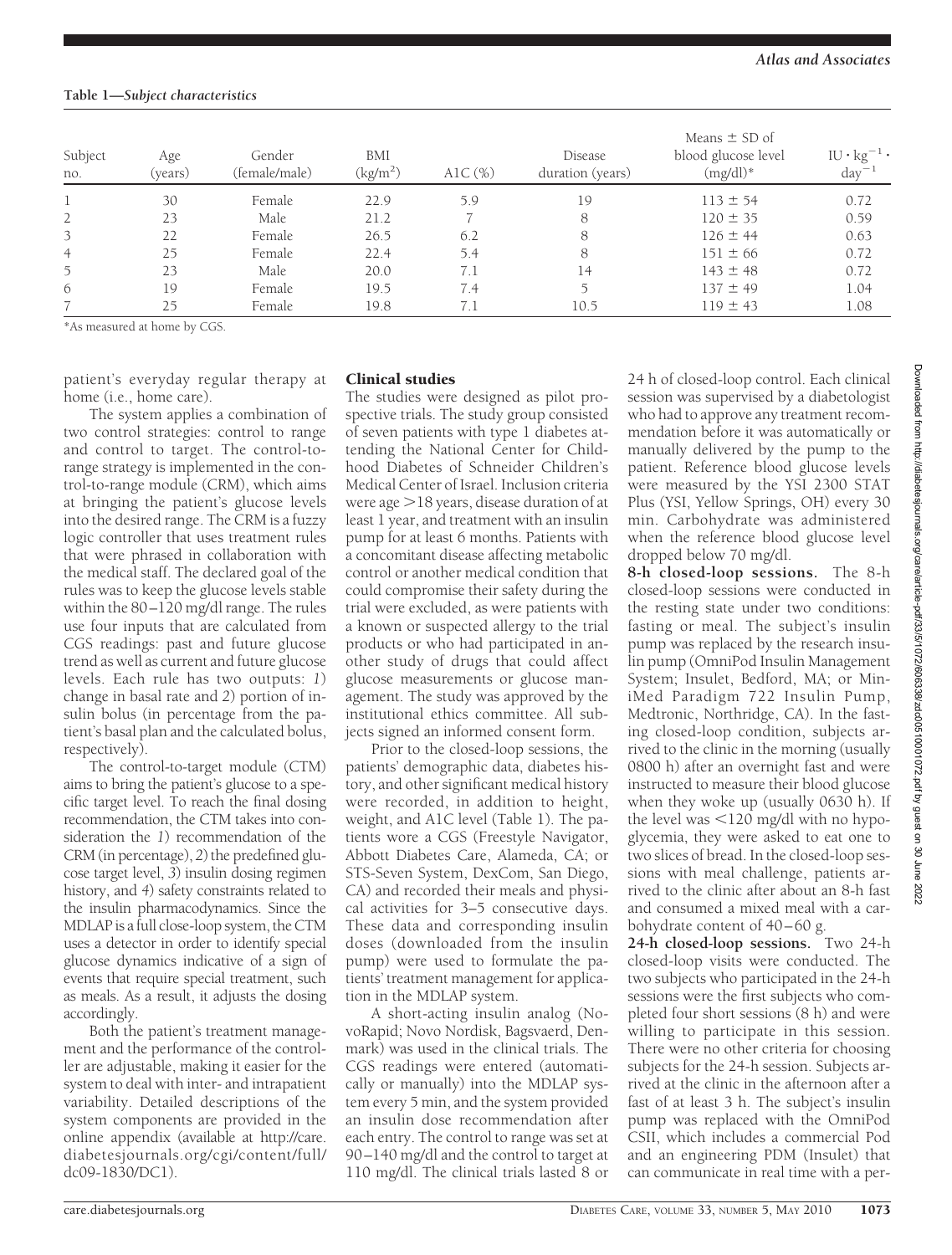# **Table 2—***Average and range results from 8-h closed-loop sessions*

|                                                                      | Average | Range        |
|----------------------------------------------------------------------|---------|--------------|
| Fasting sessions ( $n = 6, 9$ sessions)                              |         |              |
| Blood glucose at the beginning of the closed-loop<br>session (mg/dl) | 237     | 178–300      |
| Time to $\leq$ 180 mg/dl from system connection (h)                  | 2.13    | $0.5 - 4.43$ |
| Time to stable blood glucose levels (h)                              | 4.4     | $2.3 - 6.75$ |
| Blood glucose level at stabilization (mg/dl)                         | 112     | $77 - 155$   |
| Meal challenge sessions ( $n = 2, 3$ sessions)                       |         |              |
| Blood glucose at the beginning of the closed-loop<br>session (mg/dl) | 96      | $70 - 138$   |
| Peak postprandial blood glucose level (mg/dl)                        | 234     | $211 - 251$  |
| Time to $\leq$ 180 mg/dl from meal onset (h)                         | 2.56    | $2.18 - 3$   |
| Time to stable blood glucose levels (h)                              | 3.43    | $3 - 4.3$    |
| Blood glucose level at stabilization (mg/dl)                         | 102     | $70 - 134.5$ |

sonal computer (12). This communication with the insulin pump was conducted using the Artificial Pancreas Software (APS) version 2.5, developed by Dassau et al. (13). Three standard mixed meals were consumed at 1930, 0800, and 1300 h, based on the patient's regular diet. The estimated carbohydrate content for each meal was 17.5–70 g. Each patient slept for 7–8 h at night during the study. **Data analysis of control performances.** To examine the control performances of the MDLAP system during the 8-h closedloop sessions, we focused on two parameters: glucose excursion and degree of stabilization. Glucose excursion is determined by the peak postprandial glucose level and the time from initiation of closed-loop control to return of the glucose level to <180 mg/dl. Stable glucose levels were defined as a change of  $\pm 10$ mg/dl for a period of at least 30 min. The time from initiation of closed-loop control or mealtime until the stable state was attained, and the average glucose levels at the stable state, were calculated.

In addition, we compared 24-h closed-loop control to the patient's home care. The percentage of glucose readings within, above, and below the range of 70– 180 mg/dl was determined. The dataset of home care included sensor readings from the 3-day period prior to the 24-h closedloop session. Control variability grid analysis (CVGA) (14) served as an auxiliary outcome measure. The CVGA is a graphical representation of the minimum/ maximum glucose values over a certain time period. The CVGA is divided into nine rectangular zones that are associated with different qualities of glycemic regulation. For example, accurate control (A

zone) means that the minimum glucose level is between 90 and 110 mg/dl and the maximum glucose level is between 110 and 180 mg/dl. Other zones are benign control deviation (lower B, B, and upper B zones), overcorrection of hypoglycemia/ hyperglycemia zones (lower C and upper C), failure to deal with hypoglycemia/ hyperglycemia zones (lower D and upper D), and erroneous control (E zone). In this analysis, the home care dataset included sensor readings from a period of 9–16 days. CVGA was performed over two time periods: 24 h and overnight  $(0000 - 0800 h)$ .

**RESULTS** — During all of the experiments, our diabetes physicians approved each and every one of the MDLAP system treatment suggestions. Table 2 summarizes the results of the 8-h feasibility clinical studies under fasting and meal challenge conditions. Two sessions were excluded from the analysis due to technical problems with the insulin pump. In the first instance, there was an occlusion in the insulin pump tubing, and in the second, the patient accidentally administrated insulin in addition to the insulin that was administrated by the MDLAP system.

Two 24-h closed-loop sessions were conducted with subjects 1 and 2 (Table 1). During the night, glucose levels ranged between 80 and 160 mg/dl, with a nadir of 93 mg/dl for subject 1 and 80 mg/dl for subject 2. Figure 1*A* shows an example of a 24-h closed-loop session of subject 1. Glucose levels peaked at 260 mg/dl after dinner, 190 mg/dl after breakfast, and 210 mg/dl after lunch. The corresponding values for subject 2 were 221,

211, and 219 mg/dl. Between meals, glucose levels returned to  $\leq$ 180 mg/dl within a mean of  $2.7 \pm 0.8$  h for both subjects.

Mean peak postprandial glucose level for overall sessions (8 and 24 h) was  $224 \pm 22$  mg/dl, and glucose level returned to  $<$ 180 mg/dl at a mean interval of 2.6  $\pm$  0.6 h. Mean time to stabilization was  $4 \pm 1$  h. Performance analysis of the CTM detection algorithm shows that the overall mean detection time was 23 min after meal consumption.

Based on our control performances analysis (see RESEARCH DESIGN AND METHODS), glucose control was found to be better during the MDLAP-regulated 24-h closed-loop sessions than during the prestudy home care. Seventy-three percent of the sensor values measured 70–180 mg/dl during closed-loop control compared with 70.5% over the 3-day home care period prior to the trial day. In addition, none of the sensor readings were -70 mg/dl during closed-loop control compared with 15.3% for home care. However, 27% of the sensor values were 180 mg/dl during closed-loop control compared with 14.2% during home care. On CVGA, the MDLAP maintained benign control over a 24-h perspective, whereas the subjects at home care overcorrected and failed to manage hypoglycemia. During the night as well, the MDLAP system maintained benign or accurate control, whereas home care was characterized by considerable variability. Results of the comparison between the MDLAP performances and home care for subject 1 are presented in Fig. 1*B* and *C*.

No events of hypoglycemia occurred during either the 8-h (overnight) or 24-h closed-loop sessions. An impending hypoglycemic event was detected on two occasions (8-h closed-loop sessions), with glucose levels ranging between 62 and 65 mg/dl for  $\sim$  10 min. Although the subjects did not experience any symptoms of hypoglycemia, our physician decided to administer 15 g of fast carbohydrate for safety reasons.

**CONCLUSIONS** — The present feasibility study demonstrated the use of MDLAP to fully close the loop between an external subcutaneous glucose sensor and insulin pump in adults with type 1 diabetes.

The MDLAP incorporates the fuzzy logic theory as applied to the patient's medical and diabetes history and treatment profile. The MDLAP applies tradi-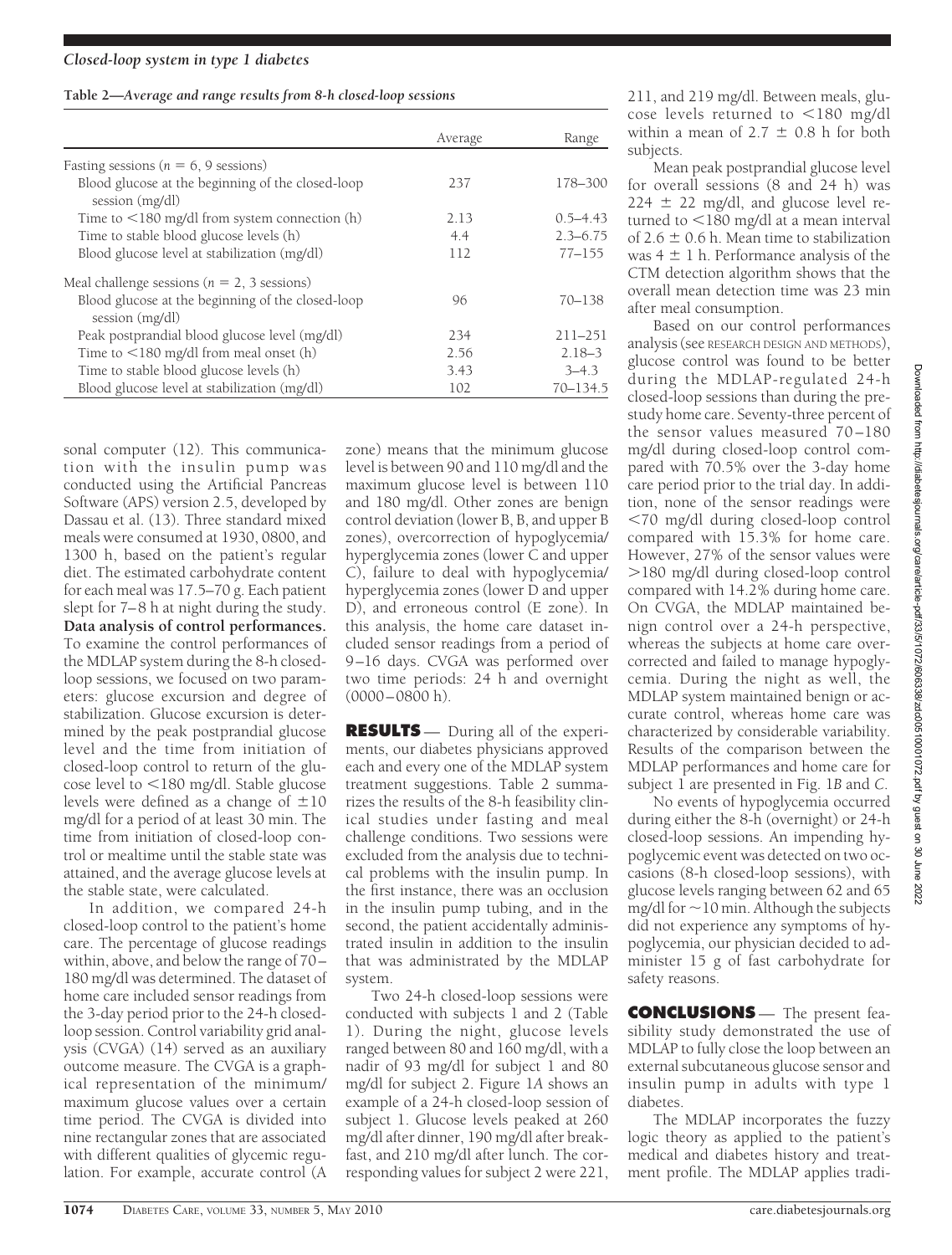

Figure 1—*Example of 24-h closed-loop session results conducted with subject 1.* A*: Glucose trace and the insulin treatment during the 24-h closed-loop trial with subject 1. The top graph shows the CGS readings (black line), reference YSI measurements (♦), and the meal times (▲). The* bottom graph *shows the insulin treatment delivered by the MDLAP (horizontal line basal rate, vertical lines with* F *insulin boluses).* B*: Control variability grid analysis over a time period of 24 h for subject 1.* C*: Control variability grid analysis overnight (0000–0800 h) for subject 1. The nine zones of the CVGA are associated with different qualities of glycemic regulation: A, accurate control; lower B, benign deviations into hypoglycemia; B, benign control deviations; upper B, benign deviations into hyperglycemia; lower C, overcorrection of hypoglycemia; upper C, overcorrection of hyperglycemia; lower D, failure to deal with hypoglycemia; upper D, failure to deal with hyperglycemia; and E, erroneous control. In both figures, the circles represent the minimum/maximum glucose level taken from the relevant time period glucose readings during home care and the rectangles indicate the levels during the MDLAP-regulated closed-loop session. BG, blood glucose.*

tional treatment principles as well as combined control-to-range and controlto-target strategies in order to achieve the clinical goals of glucose control. To the best of our knowledge, this is the first time that clinical diabetes treatment logic has been transformed into an automatic closed-loop system and tested in human subjects.

In our pilot studies, the time needed for stabilization of glucose levels within the desired range after meal consumptions for overall sessions was somewhat extended, as expected. It is noteworthy

that full closed-loop systems have an inherent deficiency for managing postmeal glucose excursion relative to the traditional home care. While the patient is required to inject bolus insulin before each meal in traditional home care, the closedloop system depends on the detection of changes in blood glucose levels to recognize a meal event and, therefore, an inhabitant delay in insulin delivery is mandatory. To keep postprandial levels closer to the normal range, the closedloop system needs to include an effective meal detection algorithm as well as a con-

trol strategy dedicated to treat meals. We believe that a fuzzy logic controller is most suitable for coping with the latter need, since it is modular and allows aggregation of different and independent treatment modes (e.g., it can incorporate a separate module that treats fasting periods and another one that treats meals). Another advantage of the fuzzy logic controller over the currently tested controllers is its ability to intuitively implement different types of outputs on the same control platform (e.g., insulin and glucagon).